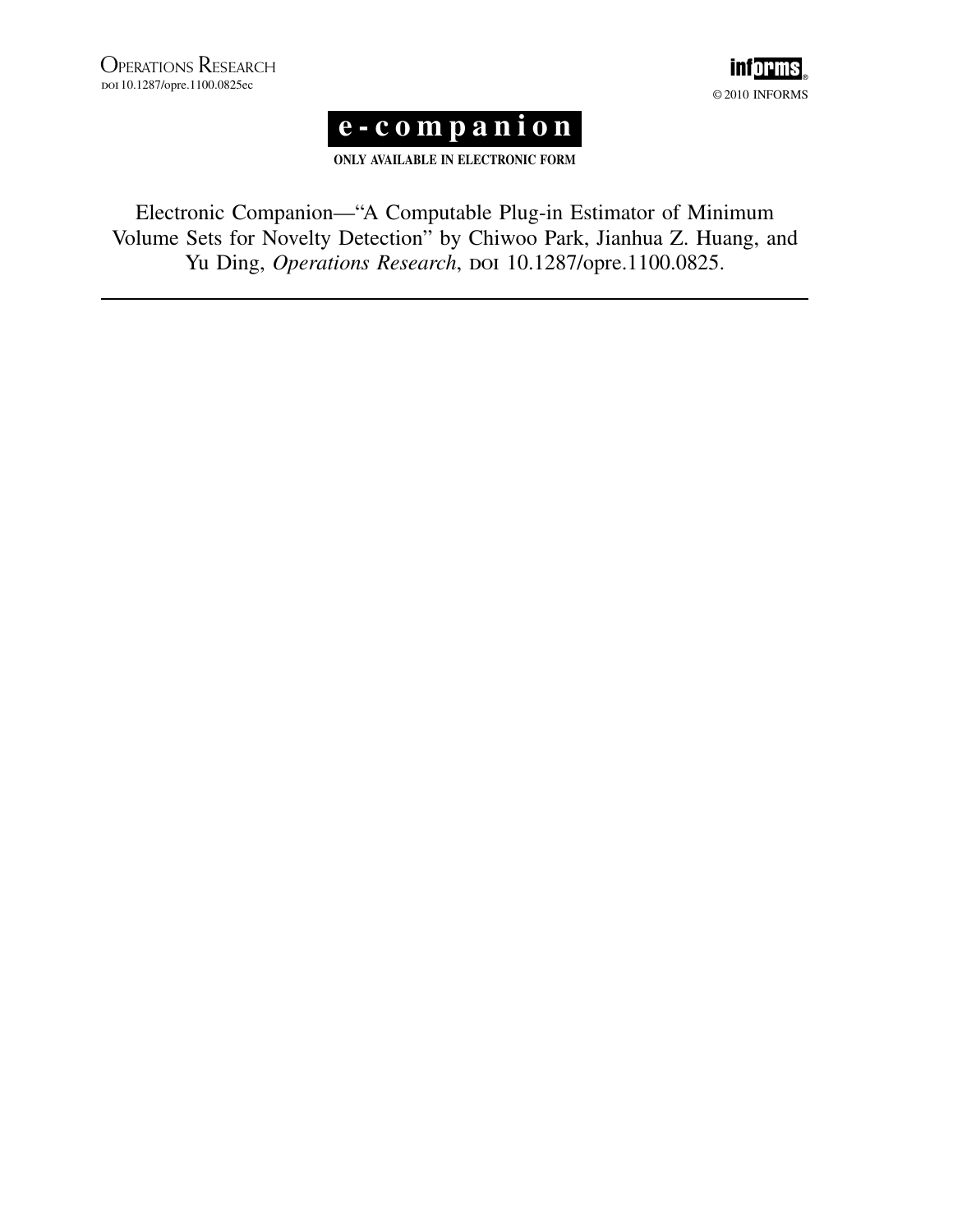## Material for on-line supplement

This e-companion provides a proof of consistency of the computable plug-in estimator, denoted as  $MVC(\alpha; \hat{f}_n, P_n)$ , which is a level set whose level is given by the solution of the following optimization problem:

$$
\max\{y \in \mathbb{R}^+ : P_n(\hat{A}_{n,y}) \ge \alpha\}, \text{ where } \hat{A}_{n,y} = \{x : \hat{f}_n(x) \ge y\},\tag{EC.1}
$$

where  $P_n(A) = \frac{1}{n} \sum_{i=1}^n 1_A(x_i)$  is the empirical distribution for giving data points  $x_1, ..., x_n$  and  $\hat{f}_n(x)$ is a kernel density estimator.

The strategy for the proof is to show that the volume and probability mass of the computable plug-in estimator are asymptotically equivalent to those of the original plug-in estimator  $MVC(\alpha; \hat{f}_n)$ , which is a level set whose level is the solution of the following optimization problem:

$$
\max\{y \in \mathbb{R}^+ : \int_{\hat{A}_{n,y}} \hat{f}_n(x) dx \ge \alpha\}, \text{ where } \hat{A}_{n,y} = \{x : \hat{f}_n(x) \ge y\}. \tag{EC.2}
$$

We give the proof of the consistency result after restating the the assumptions and the theorem. Recall that the minimum volume cut  $MVC(\alpha; f) = \{x : f(x) \geq y^*\}$ , where  $y^*$  solves the optimization problem

$$
\max\{y \in \mathbb{R}^+ : \int_{A_y} f(x) dx \ge \alpha\}, \text{ where } A_y = \{x : f(x) \ge y\}. \tag{EC.3}
$$

Let  $\Theta \subset (0, \sup f)$  be an open interval that contains  $y^*$  and let  $\|\cdot\|$  stand for the Euclidean norm over any finite-dimensional space. Let  $A \Delta B = (A \cap B^c) \cup (A^c \cap B)$  denote the symmetric difference of sets A and B.

ASSUMPTION EC.1. The kernel function  $K$  is continuously differentiable and has compact support. Moreover, there exists a monotone nondecreasing function  $\mu : \mathbb{R}_+ \to \mathbb{R}$  such that  $K(x) = \mu(||x||)$  for all  $x\in \mathbb{R}^d.$ 

ASSUMPTION EC.2. The density function f is twice continuously differentiable and  $f(x) \rightarrow 0$  as  $||x|| \rightarrow \infty$ .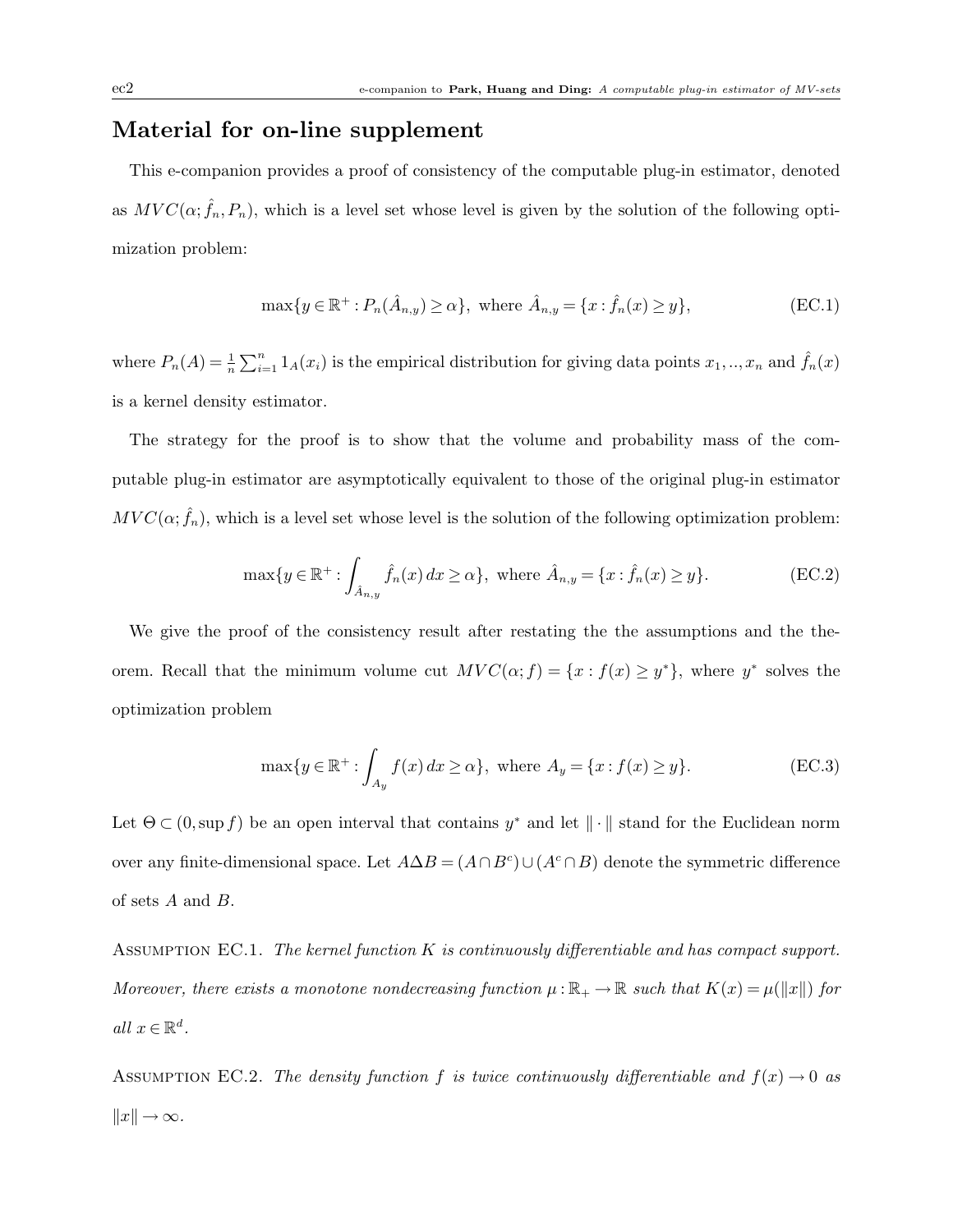ASSUMPTION EC.3. For any  $t \in \Theta$ ,  $\inf_{f^{-1}(\{t\})} \|\nabla f\| > 0$ , where  $\nabla f(x)$  is the gradient of f at x.

THEOREM EC.1. Suppose that Assumptions EC.1, EC.2 and EC.3 hold. If the bandwidth  $h_n$  used in the kernel density estimation satisfies that  $nh_n^{d+4}(\log n)^2 \to 0$  and  $nh_n^{d+2}/(\log n) \to \infty$ , then

$$
\int_{MVC(\alpha;\hat{f}_n, P_n)} f(x) dx \to \alpha \quad in \ probability.
$$
  

$$
\lambda \{ MVC(\alpha;\hat{f}_n, P_n) \Delta MVC(\alpha; f)\} \to 0 \quad in \ probability.
$$

## Appendix A: Proof of Theorem EC.1

We show that the volume and probability mass of the computable plug-in estimator are asymptotically equivalent to those of the original plug-in estimator  $MVC(\alpha; \hat{f}_n)$ . Then, the consistency of the original estimator established in (Cadre 2006) will imply the consistency of the computable plug-in estimator.

Let  $M = \sup_x f(x)$  and let  $A_{n,k} = \{f \geq \frac{k}{n}\}$  $\frac{k}{n}$  for  $k \in K_n := \{0, 1, \ldots, nM\}$ . Here and throughout this appendix, we use the abbreviation  $\{f \geq \frac{k}{n}\}\$  $\frac{k}{n}$ } to denote the set  $\{x: f(x) \geq \frac{k}{n}\}$  $\frac{k}{n}$ . For each positive integer *n*, define a class of indicator functions  $G_n := \{1_{A_{n,0}}, 1_{A_{n,1}}, \cdots, 1_{A_{n,nM}}\}$ . For  $g \in G_n$ , define

$$
P_n(g) = \frac{1}{n} \sum_{i=1}^n g(x_i)
$$
 and  $P(g) = E[g(x_1)],$ 

where  $x_1, x_2, \ldots, x_n$  are i.i.d. draws from the probability density f.

By Hoeffding's inequality (Hoeffding 1963), for any  $\epsilon > 0$ ,

$$
P(|P_n(g) - P(g)| \ge \epsilon) \le 2\exp(-2n\epsilon^2), \qquad g \in G_n.
$$
 (EC.4)

It follows that

$$
P(\sup_{g \in G_n} \{|P_n(g) - P(g)| \ge \epsilon\}) \le \sum_{g \in G_n} P(|P_n(g) - P(g)| \ge \epsilon) \le 2nM \exp\{-2n\epsilon^2\}.
$$
 (EC.5)

Thus,

$$
\sum_{n=1}^{\infty} P\big(\sup_{g \in G_n} \{|P_n(g) - P(g)| \ge \epsilon\}\big) \le \sum_{n=1}^{\infty} 2nM \exp\{-2n\epsilon^2\} < \infty.
$$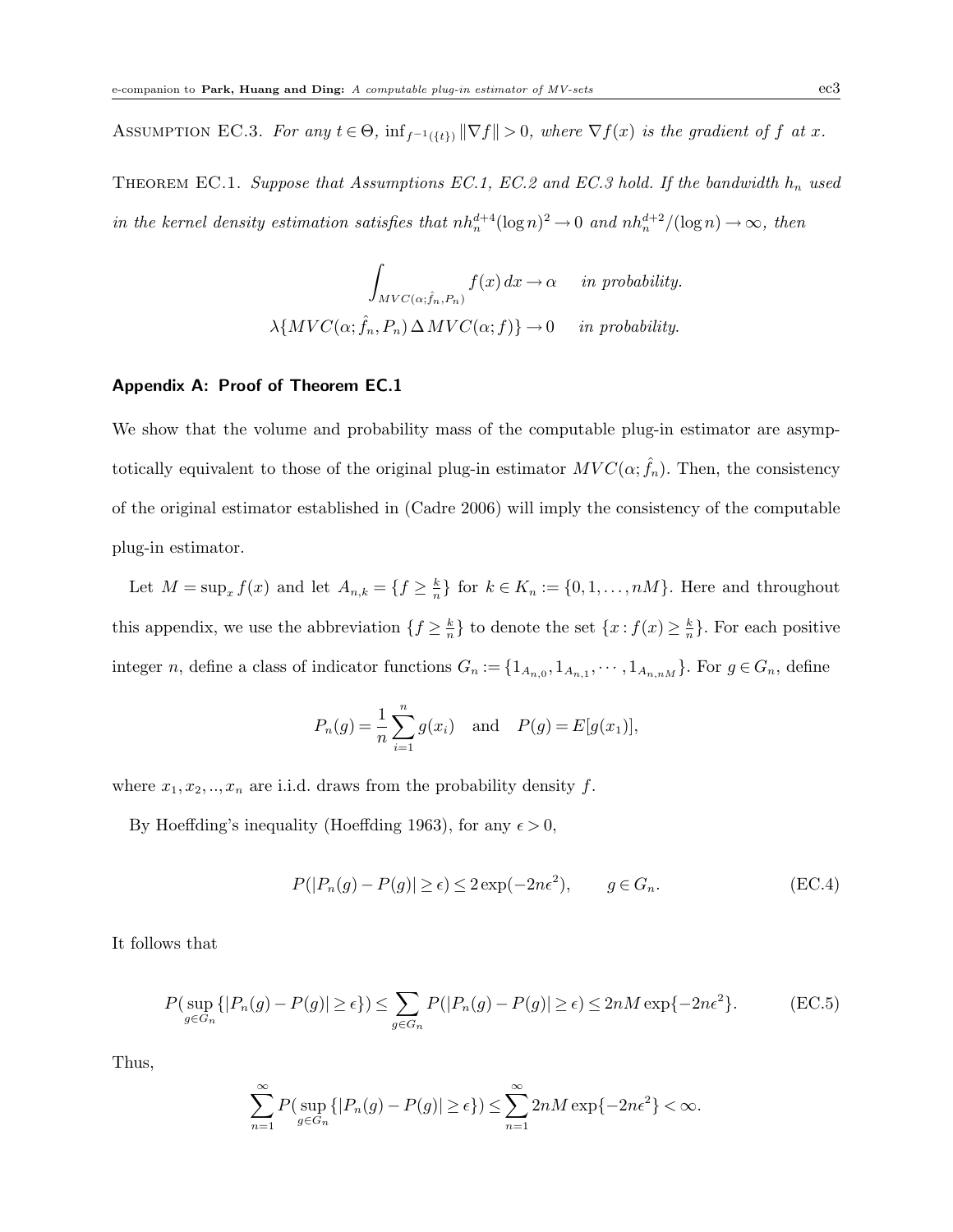By the reverse Fatou's Lemma and the Borel-Cantelli Lemma (Williams 1991), there exists a  $L > 0$ such that

$$
\sup_{n\geq L} P\left(\sup_{g\in G_n} \{|P(g) - P_n(g)| \geq \epsilon\}\right) \leq P\left(\bigcup_{n\geq L} \sup_{g\in G_n} \{|P(g) - P_n(g)| \geq \epsilon\}\right) \leq \epsilon. \tag{EC.6}
$$

Let  $z_n > 0$  be a solution of optimization problem (EC.1) and let  $\hat{A}_{n,z_n} = \{\hat{f}_n \ge z_n\}$ . According to Assumption EC.1, Assumption EC.2 and Pollard (1984, Example 38 and Problem 28),

$$
\lim_{n \to \infty} \sup_{x} |\hat{f}_n(x) - f(x)| = 0, \qquad \text{almost surely.} \tag{EC.7}
$$

Thus, there exists a large integer  $N_1$  such that for  $n \ge N_1$ ,

$$
\sup_{x} |\hat{f}_n(x) - f(x)| \le \epsilon, \qquad \text{almost surely.} \tag{EC.8}
$$

Thus,  $\{f \ge z_n + \epsilon\} \subset \{\hat{f}_n \ge z_n\} \subset \{f \ge z_n - \epsilon\}$  almost surely for  $n \ge N_1$ . Let  $N_2 \ge \max(L, N_1)$ . We can choose  $k$   $(0 \le k \le N_2M)$  such that  $\frac{k+1}{N_2} \ge z_{N_2} + \epsilon$  and  $\frac{k}{N_2} \le z_{N_2} - \epsilon$ . Then, almost surely, the following holds:

$$
\{f \ge \frac{k+1}{N_2}\} \subset \{\hat{f}_{N_2} \ge z_{N_2}\} \subset \{f \ge \frac{k}{N_2}\}\
$$

It follows that

$$
\lambda({f \geq \frac{k}{N_2}}) - \lambda({\hat{f}_{N_2} \geq z_{N_2}}) \leq \lambda({f \geq \frac{k}{N_2}}) - \lambda({f \geq \frac{k+1}{N_2}}). \tag{EC.9}
$$

Because of Assumptions EC.2 and EC.3, by Cadre (2006, Proposition A.2),

$$
\lambda(\lbrace f \ge \frac{k}{N_2} \rbrace) - \lambda(\lbrace f \ge \frac{k+1}{N_2} \rbrace) \le \epsilon.
$$
 (EC.10)

The inequalities (EC.9) and (EC.10) together imply that

$$
\lambda(\lbrace f \geq \frac{k}{N_2} \rbrace) - \lambda(\lbrace \hat{f}_{N_2} \geq z_{N_2} \rbrace) \leq \epsilon.
$$
 (EC.11)

Define  $H = \bigcap_{g \in G_{N_2}} \{|P(g) - P_{N_2}(g)| < \epsilon\}$ . Then, by inequality (EC.6),

$$
P(H) = 1 - P(Hc) = 1 - P\left(\bigcup_{g \in G_{N_2}} \{|P(g) - P_{N_2}(g)| \ge \epsilon\}\right)
$$
  
\n
$$
\ge 1 - \sup_{n \ge L} P\left(\bigcup_{g \in G_n} \{|P(g) - P_n(g)| \ge \epsilon\}\right) \ge 1 - \epsilon.
$$
 (EC.12)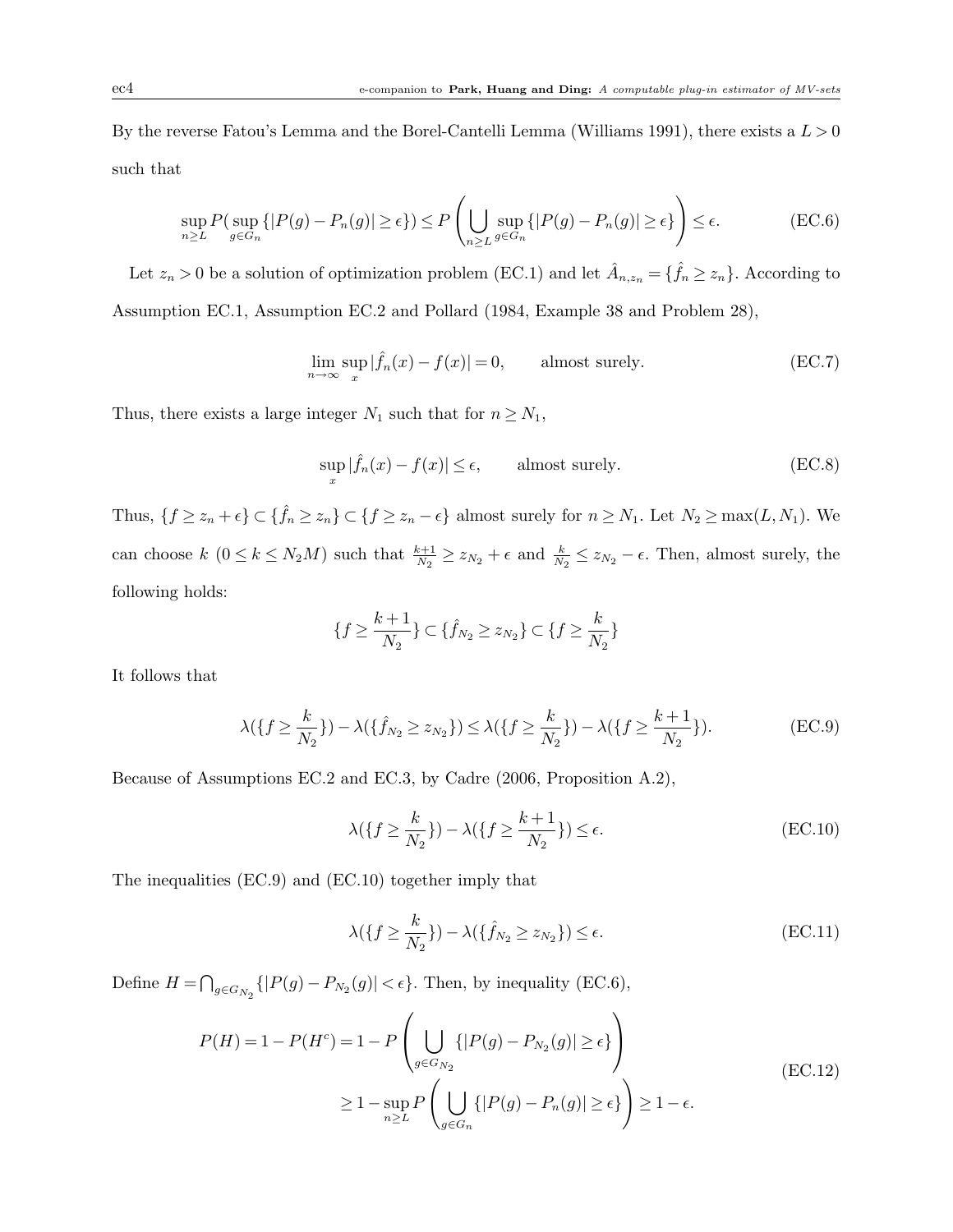Let  $g_1 = 1_{A_{N_2,k}}$  and  $g_2 = 1_{A_{N_2,k+1}}$ . Since  $g_1$  and  $g_2$  are in  $G_{N_2}$ , by (EC.12),  $|P(g_1) - P_{N_2}(g_1)| < \epsilon$ and  $|P(g_2) - P_{N_2}(g_2)| < \epsilon$  with probability at least  $1 - \epsilon$ . Using this result, the triangle inequality, and (EC.10), we obtain that, with probability at least  $1-\epsilon,$ 

$$
|P_{N_2}(g_1) - P_{N_2}(g_2)| = \left| \frac{1}{N_2} \sum_{i=1}^{N_2} 1_{\{f \ge \frac{k}{N_2}\}}(x_i) - \frac{1}{N_2} \sum_{i=1}^{N_2} 1_{\{f \ge \frac{k+1}{N_2}\}}(x_i) \right|
$$
  
\n
$$
\le \left| \frac{1}{N_2} \sum_{i=1}^{N_2} 1_{\{f \ge \frac{k}{N_2}\}}(x_i) - \int_{f \ge \frac{k}{N_2}} f \right|
$$
  
\n
$$
+ \left| \int_{f \ge \frac{k+1}{N_2}} f - \frac{1}{N_2} \sum_{i=1}^{N_2} 1_{\{f \ge \frac{k+1}{N_2}\}}(x_i) \right| + \left| \int_{f \ge \frac{k}{N_2}} f - \int_{f \ge \frac{k+1}{N_2}} f \right| \quad \text{(EC.13)}
$$
  
\n
$$
< |P(g_1) - P_{N_2}(g_1)|
$$
  
\n
$$
+ |P_{N_2}(g_2) - P(g_2)| + M \left[ \lambda (\{f \ge \frac{k}{N_2}\}) - \lambda (\{f \ge \frac{k+1}{N_2}\}) \right]
$$
  
\n
$$
\le (M+2)\epsilon.
$$

Applying the results of (EC.11), (EC.6) and (EC.13) in order, we obtain that, with at least probability  $1 - \epsilon$ ,

$$
\left| P(1_{\hat{f}_{N_2} \ge z_{N_2}}) - P_{N_2}(1_{\hat{f}_{N_2} \ge z_{N_2}}) \right| = \left| \int_{\{\hat{f}_{N_2} \ge z_{N_2}\}} f - \frac{1}{N_2} \sum_{i=1}^{N_2} 1_{\{\hat{f}_{N_2} \ge z_{N_2}\}} (x_i) \right|
$$
  

$$
\le \left| \int_{\{\hat{f}_{N_2} \ge z_{N_2}\}} f - \int_{\{f \ge \frac{k}{N_2}\}} f \right|
$$
  

$$
+ \left| \int_{\{f \ge \frac{k}{N_2}\}} f - \frac{1}{N_2} \sum_{i=1}^{N_2} 1_{\{f \ge \frac{k}{N_2}\}} (x_i) \right|
$$
  

$$
+ \left| \frac{1}{N_2} \sum_{i=1}^{N_2} 1_{\{f \ge \frac{k}{N_2}\}} (x_i) - \frac{1}{N_2} \sum_{i=1}^{N_2} 1_{\{\hat{f}_{N_2} \ge z_{N_2}\}} (x_i) \right|
$$
  

$$
< M\epsilon + \epsilon + (M+2)\epsilon = (2M+3)\epsilon.
$$

That is, the following holds

$$
P\left(\left|\int_{\hat{A}_{N_2,z_{N_2}}} f - \frac{1}{N_2} \sum_{i=1}^{N_2} 1_{\hat{A}_{N_2,z_{N_2}}}(x_i)\right| < (2M+3)\epsilon\right) \ge 1 - \epsilon. \tag{EC.14}
$$

By the definition of  $\hat{A}_{N_2,z_{N_2}}$ ,

$$
\alpha \le \frac{1}{N_2} \sum_{i=1}^{N_2} 1_{\hat{A}_{N_2, z_{N_2}}}(x_i) \le \alpha + \frac{1}{N_2}.
$$
 (EC.15)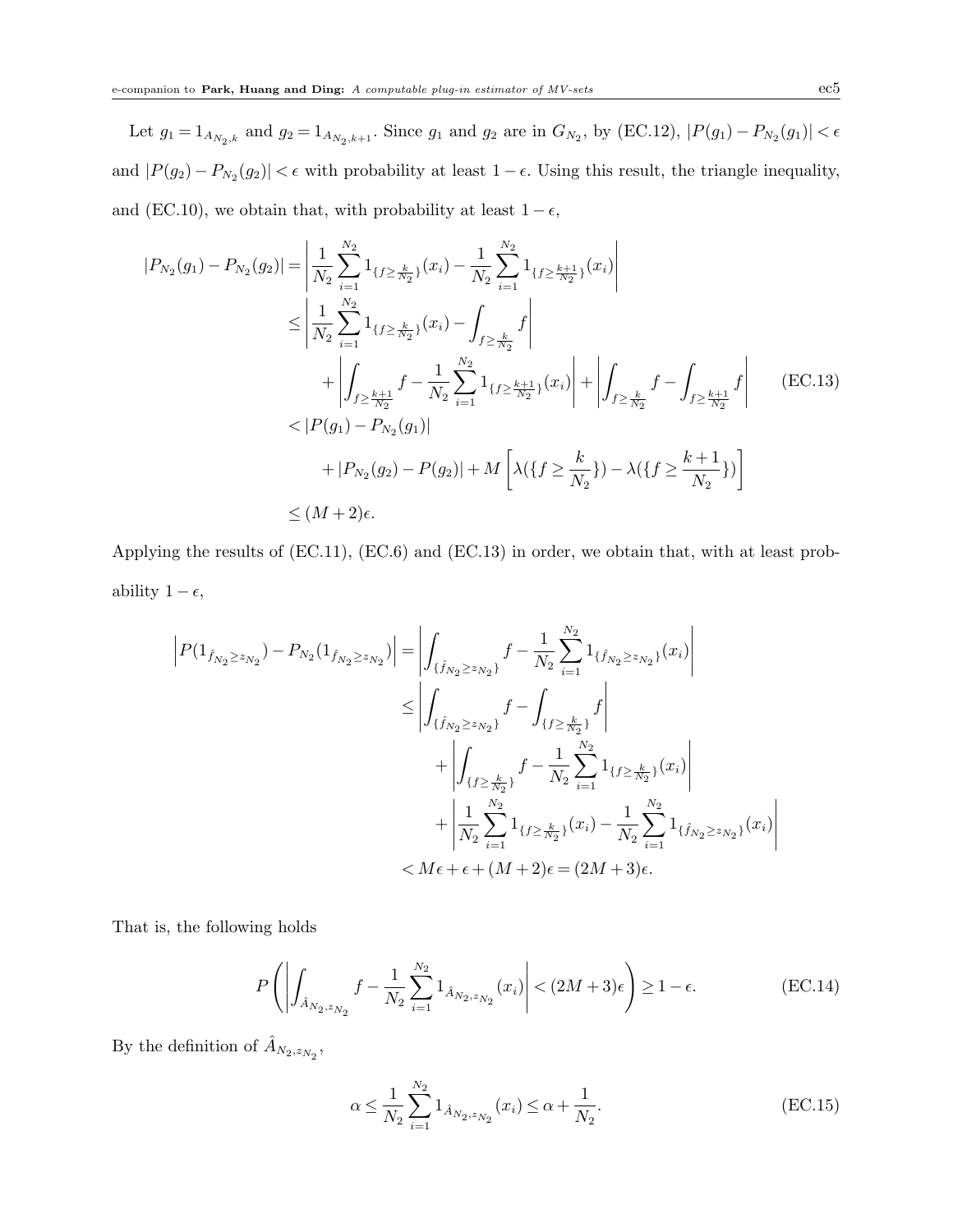By the results of (EC.14) and (EC.15),

$$
P\left(\left|\int_{\hat{A}_{N_2,z_{N_2}}}f-\alpha\right|\leq\epsilon+\frac{1}{N_2}\right)\geq 1-\epsilon.
$$

Let  $N_2 \rightarrow \infty$  and  $\epsilon \rightarrow 0$  to get the following result:

$$
\int_{\hat{A}_{n,z_n}} f(x) \to \alpha \quad \text{in probability.} \tag{EC.16}
$$

The proof of the first part of the theorem is complete.

Let  $\epsilon_n = \sup_x |\hat{f}_n(x) - f(x)|$ . According to the uniform convergence (EC.7),  $\epsilon_n \to 0$  almost surely. Observe that

$$
\left| \int_{f \ge z_n} f - \int_{\hat{A}_{n,z_n}} f \right| \le \int f \left| 1_{\{f \ge z_n\}} - 1_{\{\hat{f}_n \ge z_n\}} \right|
$$
\n
$$
\le \int f 1_{\{z_n - \epsilon_n \le f \le z_n - \epsilon_n\}} \quad \text{(EC.17)}
$$
\n
$$
\le M \lambda \left( \{z_n - \epsilon_n \le f \le z_n - \epsilon_n\} \cap (0, \sup f] \right),
$$

which tends to 0 as  $n \to \infty$  according to Cadre (2006, Proposition A.2). This together with (EC.16) imply that

$$
\int_{f \ge z_n} f \to \int_{f \ge y^*} f,\tag{EC.18}
$$

where the level  $y^*$  satisfies  $\int_{f\geq y^*} f = \alpha$ . According to Cadre (2006, Proposition A.2), the map  $s \mapsto \int_{f \geq s} f$  is continuous and one-to-one, so  $z_n \to y^*$ .

Let  $y_n$  be the solution of optimization problem (EC.2), which defines the original plug-in estimator. According to Cadre (2006, Corollary 2.1),

$$
\int_{\hat{A}_{n,y_n}} f \to \int_{f \ge y^*} f = \alpha \qquad \text{in probability.} \tag{EC.19}
$$

This together with (EC.16) and the triangle inequality yields

$$
\int_{\hat{A}_{n,z_n}\Delta\hat{A}_{n,y_n}} f \le \left| \int_{\hat{A}_{n,z_n}} f - \alpha \right| + \left| \int_{\hat{A}_{n,y_n}} f - \alpha \right| \to 0 \quad \text{in probability.}
$$

Since  $\int_{\hat{A}_{n,z_n}\Delta\hat{A}_{n,y_n}} f \geq (\min\{y_n,z_n\} - \epsilon_n)\lambda(\hat{A}_{n,z_n}\Delta\hat{A}_{n,y_n}),$  we obtain

$$
(\min\{y_n, z_n\} - \epsilon_n) \lambda(\hat{A}_{n,z_n} \Delta \hat{A}_{n,y_n}) \to 0 \text{ in probability.}
$$